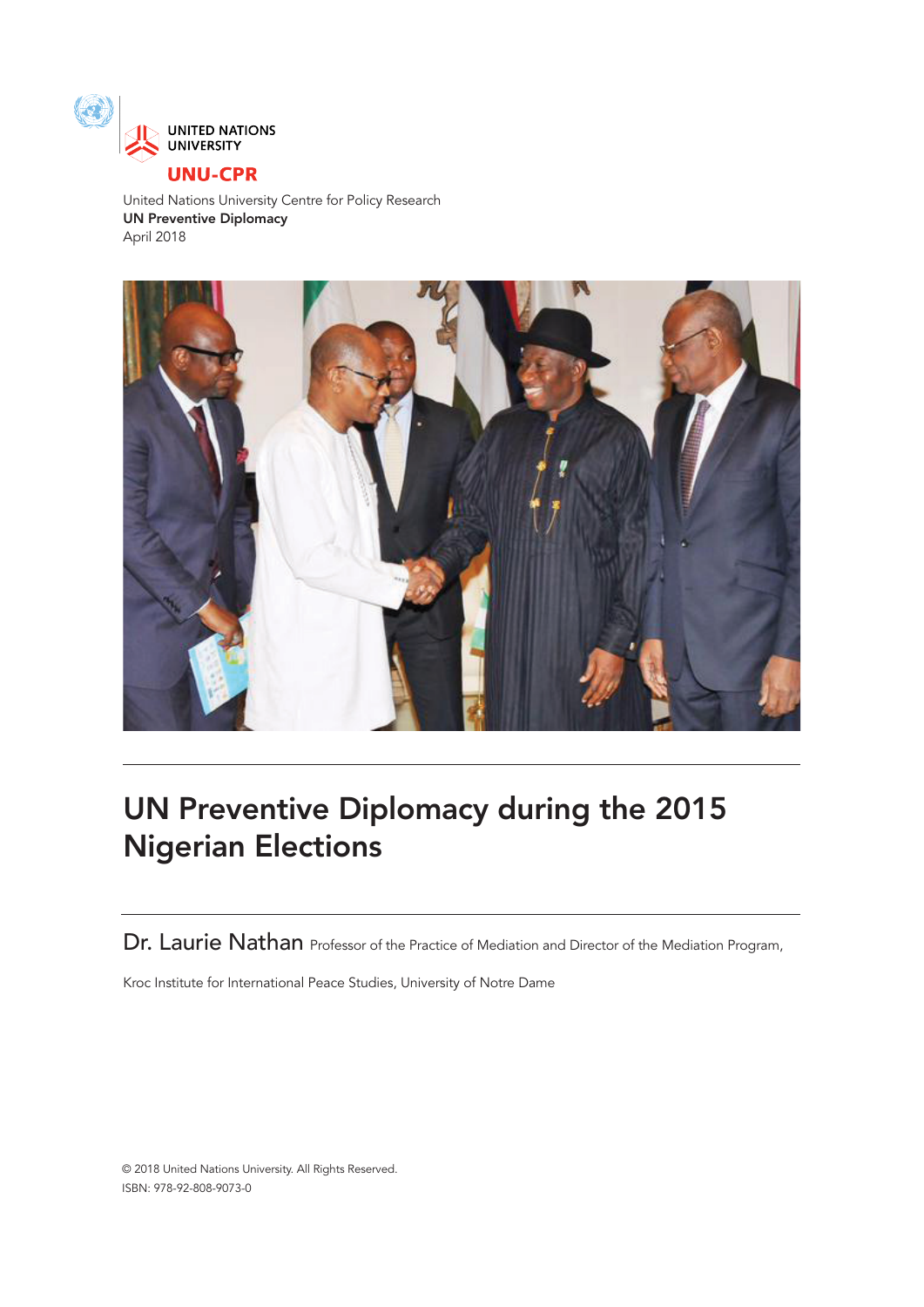# Introduction

In March and April 2015 Nigeria held national and state level elections, including for the presidency. The elections were not entirely peaceful, with an estimated 160 people killed in election-related violence.1 Despite the violence, however, the poll was widely considered a success, both domestically and internationally.2 There were several reasons for this: a much higher level of violence had been feared; previous elections had been wracked by fraud; and the 2015 elections, won by the opposition party, marked the first peaceful transfer of power since Nigeria's transition from military to civilian rule in 1999.3 International and local election observer groups concluded that the poll had been generally free, transparent and peaceful.4

This paper argues that the absence of large-scale violence was due primarily to the restraint exercised by Nigerian political actors and to the crucial conflict prevention and management roles played by Nigerian institutions, chiefly the Independent National Electoral Commission (INEC), the National Peace Committee (NPC), and peace committees at the state level. Perhaps the most important factor in averting large-scale violence was the decision by President Goodluck Jonathan to concede defeat promptly when it became clear he had lost the presidential election.<sup>5</sup>

The UN's contribution to conflict prevention fell into two categories: technical and political support to the INEC and the NPC; and preventive diplomacy activities undertaken by Dr. Mohamed Ibn Chambas, head of the UN Office for West Africa (UNOWA) and the UN Secretary-General's Special Representative (SRSG) for West Africa. Unlike cases where UN preventive diplomacy makes a singular and decisive contribution to averting violence,<sup>6</sup> in the Nigerian case the UN, along with other international actors, performed a number of activities that collectively contributed to preventing large-scale violence. The paper highlights the methodological difficulty of determining the impact of UN preventive diplomacy in such circumstances, where the prevention of violence is attributable to the efforts of multiple actors, both domestic and foreign.

The success of the Nigerian elections will not necessarily serve as a precedent for future elections. Because of the structural political problems described in this paper, future elections are likely to be characterized by the risk of largescale violence. This raises the question of how, in the context of elections, peace can be sustained. The paper argues that election-related conflict prevention mechanisms and systems have to be institutionalized, with support from the UN.

This paper has been prepared for the research project on 'Capturing UN Conflict Prevention Success Stories: When, How and Why Does It Work?', housed at the Centre for Policy Research at the UN University. In addition to the published and unpublished material cited in this paper, the study is

based on the author's interviews with UN, Nigerian and other interlocutors in 2017 (Appendix 1). In accordance with the terms of reference of the research project, the paper focuses, in particular, on preventive diplomacy undertaken by the UN.

The paper is organized as follows: section 2 covers the conflict dynamics and risks; section 3 discusses the conflict prevention roles of Nigerian actors; section 4 describes and analyzes the preventive diplomacy and other conflict prevention roles of the UN; section 5 sets out the need to sustain and institutionalize conflict prevention efforts in relation to Nigerian elections; section 6 discusses the methodological challenge of proving the impact of preventive diplomacy; and section 7 draws conclusions.

#### 1. Conflict Dynamics and Risks

Prior to the elections, there were deep concerns among Nigerians and international actors that the poll might be wracked by large-scale violence and provoke a major crisis.7 In late 2014, for example, a Nigerian-based thinktank predicted that 16 of the country's 36 states faced a high risk of violence during the elections.<sup>8</sup> There were several evident areas of risk. First, the country has a troubled history of electionrelated fraud and violence. In the 2011 general elections, over 800 people were killed and 65,000 were displaced by violence.9 The violence began with protests by supporters of General (retd) Muhammadu Buhari, a leading presidential candidate, against President Jonathan's electoral victory and then degenerated into riots and sectarian killings in twelve northern states.

Second, there were concerns about the preparedness of the INEC, especially in relation to the introduction of smart technology for voting and vote-counting, which did not seem reliable and well suited to conditions in Nigeria. Moreover, there were doubts that the INEC would be able to produce an up-to-date and credible register of voters in time for the poll. The Commission's decision to create 30,000 new polling units, mainly in the North, was roundly denounced by groups in the South as a move intended to skew the results of the presidential election.10

Third, the four largest opposition parties had formed a coalition – the All Progressives Congress (APC) led by Buhari – that looked set to mount a strong challenge to the ruling People's Democratic Party (PDP) led by Jonathan. The potential for a close contest upped the stakes dramatically. In the run-up to the election, there was a complete breakdown of communication and trust between the APC and the PDP. Some of the leaders of both parties made inflammatory statements and appealed to ethnicity as a means of mobilizing support. Tensions were further inflamed by factionalism within the parties and the defection of high profile politicians from one party to the other.

In the worst-case scenarios, the losing party would refuse to concede defeat and some of the losing constituencies would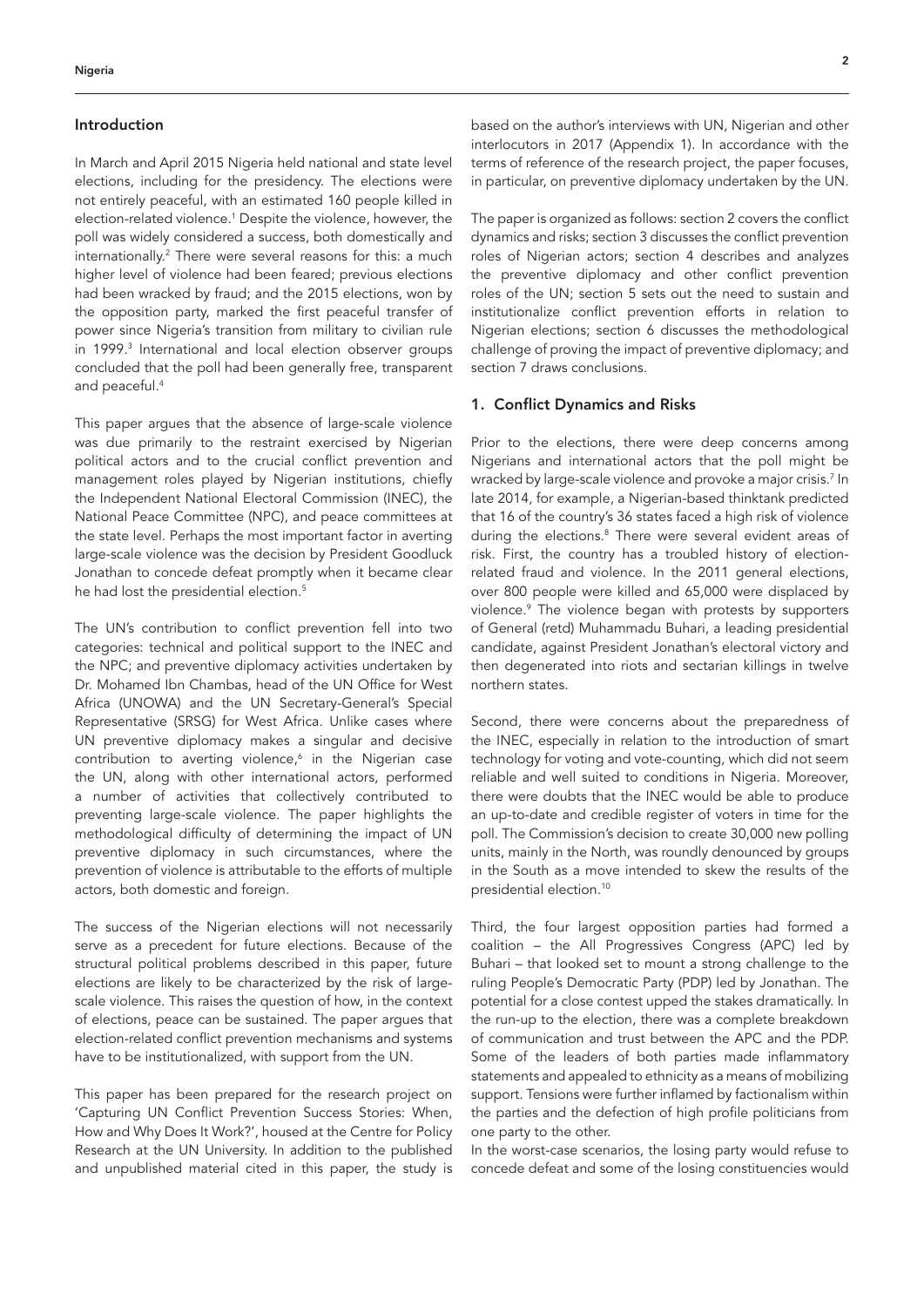erupt into violence.<sup>11</sup> Prof Bolaji Akinyemi, a former foreign minister of Nigeria, wrote an open letter to Jonathan and Buhari warning that 'the certainty of violence after the 2015 elections is higher than it was in 2011. If President Jonathan wins, the North will erupt into violence as it did in 2011. If Buhari wins, the Niger Delta will erupt into violence. I don't believe that we need rocket science to make this prediction'.12 These worst-case scenarios were manifestations of the structural character and orientation of the Nigerian system of governance and electoral politics. Nigerian elections suffer from a 'do-or-die' pathology, with too much political power, economic opportunity and ethnic, regional and personal patronage accruing to the winning party and its leader.

Fourth, the risk of violence and disruption was compounded by severe tensions between and within Nigeria's various regions. These tensions included the country's dominant religious and political cleavage between the Muslim North and Christian South, as well as the long-standing turbulence in the Niger Delta region, where militants warned they would take up arms if Jonathan did not win.13 More dangerous still was the Boko Haram insurgency in the North East. Boko Haram threatened to disrupt the 'pagan practice' of elections.14 In any event, it appeared likely that the insurgency would result in the disenfranchisement of hundreds of thousands of voters.15 There was also a sense that all the political parties were using the Boko Haram crisis as 'a political football' to sow mistrust and exploit ethno-religious divisions.<sup>16</sup>

Fifth, in February 2015 a new crisis arose when the INEC postponed the elections by six weeks on the grounds that the delivery of permanent voters' cards was behind schedule and that the security forces could not guarantee security for the poll in fourteen local government areas where Boko Haram was active.<sup>17</sup> The government insisted that the multinational force fighting Boko Haram needed more time to ensure security. The postponement evoked a negative reaction from opposition parties and international actors, some of whom were convinced that the PDP was simply buying time in order to rig the election.18 Further exacerbating these anxieties, there were rumors of a possible military coup to pre-empt an APC victory.

# 2. Conflict Prevention by Nigerian Actors

At the national level, three Nigerian institutions played notable roles in resolving disputes, preventing violence and promoting free and fair elections. First, the National Human Rights Commission (NHRC) investigated human rights abuses related to the electoral process and issued statements condemning violations by all sides. Second, the INEC conducted the elections in a manner deemed free and fair by local and international observers.<sup>19</sup> The chairperson of the INEC, Attahiru Muhammadu Jega, earned much praise for his independence, courage and integrity.<sup>20</sup>

Third, the NPC made a substantial contribution to conflict management and prevention by facilitating dialogue,

reducing tension and building confidence between the APC and the PDP and by troubleshooting in hot spots at local level. The Committee was chaired by a former Nigerian head of state, General (retd) Abdulsalami Abubakar, and included prominent religious leaders from across the spectrum. The Kukah Centre, headed by Bishop Matthew Kukah, served as the NPC's secretariat.<sup>21</sup>

The NPC was established in the context of a 'sensitization' workshop for political parties, held on 14 January 2015. The workshop was initiated by Senator Ben Obi, Special Adviser to the President on Inter-Party Affairs, and facilitated by former UN Secretary-General Kofi Annan and former Commonwealth Secretary-General Emeka Anyaoku. At this event all the political parties contesting the elections signed an electoral code of conduct, known as the Abuja Accord. The parties pledged to accept the results of the elections, refrain from inciting violence, avoid religious incitement and ethnic or tribal profiling, and accept the mandate of the NPC to monitor adherence to the Accord.<sup>22</sup>

The NPC's terms of reference were to observe and monitor compliance with the Abuja Accord; provide advice to the government and the INEC on the resolution of political disputes and conflicts arising from issues of compliance with the Accord; and be available for national mediation and conciliation in the case of post-electoral disputes or crises.<sup>23</sup> In pursuance of this mandate, the NPC met with the leaders of the political parties, the chiefs of the security services, INEC officials, business leaders, civil society organizations, the executives of media regulatory agencies, and the international electoral observer missions. These meetings enabled coordination, exchange of views, identification of trouble spots and targeted election monitoring.24

Most importantly, the NPC provided a vital channel of communication between the PDP and the APC. It sought to downplay rumors, address allegations of misconduct and discourage negative campaign tactics. Both parties expressed appreciation of the NPC's role in this regard. The PDP chairperson referred publicly to the committee as a 'watchdog for peaceful and credible elections'.<sup>25</sup> Responding to concerns raised by the NPC, he acknowledged problems in the PDP's campaign and assured the NPC he would investigate misconduct and encourage party members to act properly.26 The APC chairperson similarly praised the NPC, describing it as the 'most influential body at the most critical time'; he undertook publicly to put an end to inappropriate campaigning and to advocate non-violence among the party's supporters.<sup>27</sup>

From the outset, the NPC was concerned that the loser of the elections would not accept the outcome. This concern intensified as the electoral campaigns built up steam, escalating to the point that 'the country was on a knife edge, a national implosion waiting to happen'.<sup>28</sup> Two days before the voting took place, the NPC convened a meeting between Jonathan and Buhari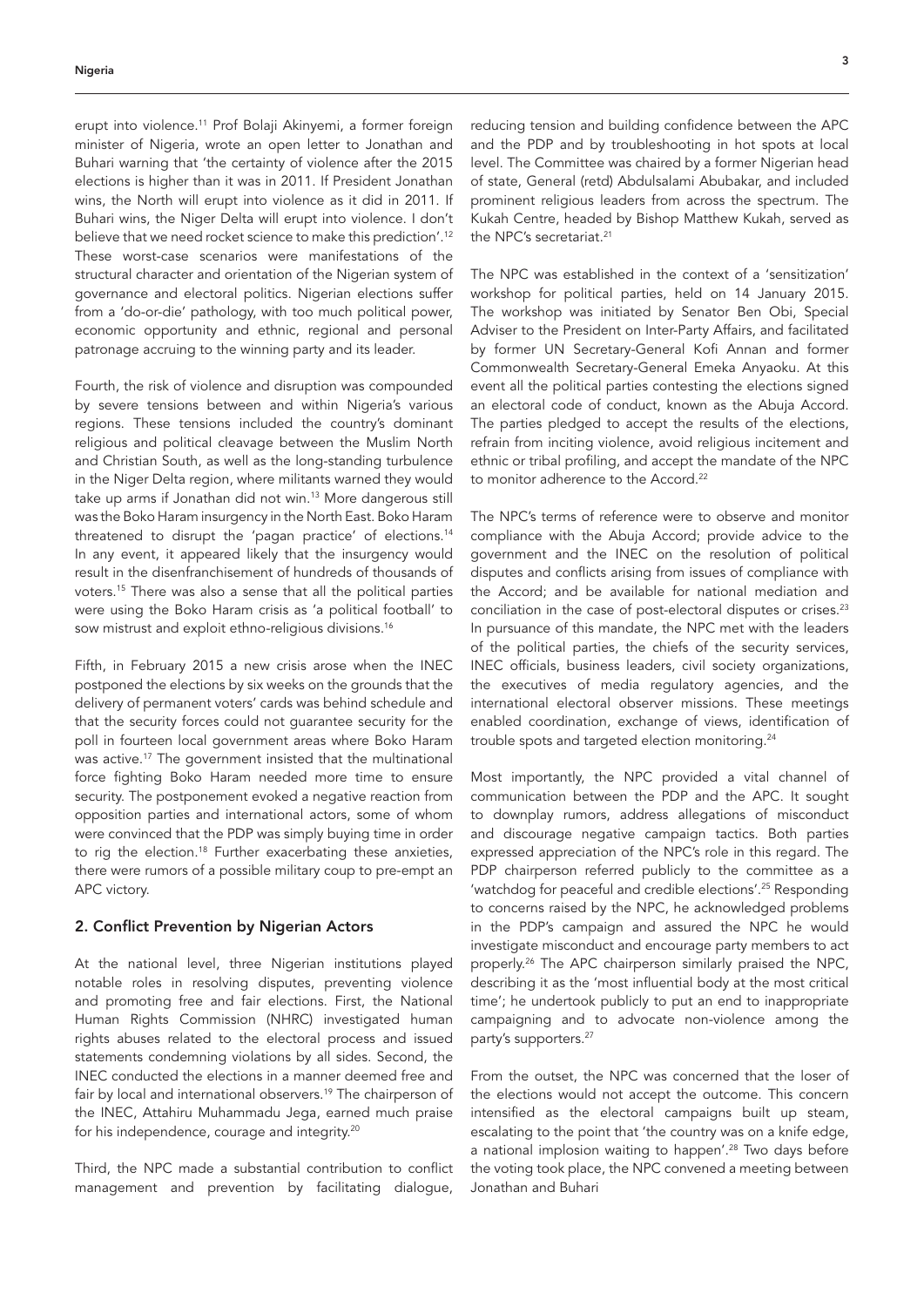in order to get them to renew publicly their pledge to respect the results. The meeting was extremely acrimonious, with the two leaders exchanging heated criticisms of each other's campaign. Nevertheless, it succeeded in 'letting off steam' and clarifying misunderstandings.<sup>29</sup> It concluded with the two leaders signing an agreement on 'Renewal of our Pledges'.30

The 'Renewal of our Pledges' agreement is often referred to as a pivotal moment in terms of conflict management, de-escalation of tension and prevention of large-scale violence.31 It heightened public confidence in the poll, sent a clear message to the supporters of the two major parties and provided a basis for holding their leaders accountable in the event of any violence breaking out.<sup>32</sup> However, it should be noted that the agreement reflects only a qualified commitment to respect the election results: it states that the signatories 'pledge to respect the outcome of *free, fair and credible* elections' (emphasis added).33 A losing party that did not consider the elections to have been free, fair and credible might thus have argued that it was not bound to accept the outcome.34

Some respondents claimed that at the 'Renewal of our Pledges' meeting, the NPC facilitated an agreement between Jonathan and Buhari that the winner would not subject the loser and his senior officials to political harassment and criminal prosecution.35 Well-informed interlocutors, on the other hand, insist that this is an 'urban myth' and that there was no such agreement. The NPC's own position at the meeting was that 'corruption is a cancer and must be stamped out', but that this should be done in a non-discriminatory manner and in accordance with the law.36

The Abuja Accord was intended to be binding at the state level as well as at the federal level. In the short period between the date of the NPC's establishment and the date of the elections, however, the NPC did not have time to set up sub-structures at state and local levels. Instead, on an ad hoc basis it deployed its members to trouble spots around the country and co-opted other prominent people to do this as well. Furthermore, the formation of the NPC inspired similar initiatives and structures in certain states.<sup>37</sup>

The work of the NHRC, the INEC and the NPC was supplemented by the efforts of a large number of Nigerian civil society bodies, including the Council of the Wise and the Centre for Democracy and Development, all of which contributed to peaceful elections.<sup>38</sup> In addition, local, regional and international electoral monitoring missions provided early warning of potential violence, identified human rights violations and helped to discourage fraud and voter intimidation.

# 3. Conflict Prevention and Preventive Diplomacy by the UN

The UN attached a high level of importance to the 2015 Nigerian elections because of the risk of large-scale violence, the size of the country's economy and population, and the potentially catastrophic consequences of violence. The UN played two major conflict prevention roles: it supported the Nigerian institutions that engaged in conflict prevention and management; and it undertook preventive diplomacy directly, through the efforts of SRSG Chambas.<sup>39</sup> There was no single, decisive intervention by the UN. Rather, as described below, the UN performed a range of activities that collectively contributed to conflict prevention. In short, the UN 'was not a [conflict prevention] leader in this case, but an enabler and facilitator'.40

This section provides an overview of UN support to Nigerian actors; discusses the preventive diplomacy conducted by SRSG Chambas; and identifies the conditions and dynamics that enabled the UN to play an effective conflict prevention role.

#### UN support to Nigerian actors

The UN Country Team (UNCT) based in Abuja supported conflict prevention efforts in numerous ways. It facilitated good offices and engagement with the PDP and APC; generated positive messaging through public information and media statements; enhanced the capacity of national institutions to prevent and manage conflict by supporting the NHRC, as well as local NGOs, media and other partners; and assisted with the design of an elections dispute resolution mechanism.

More specifically with respect to the NPC, the UNCT supported Senator Obi's sensitization workshops for political parties that culminated in the Abuja Accord; helped to develop the terms of reference of the NPC; provided funding to the NPC; seconded personnel to the Kukah Centre, which served as the secretariat of the NPC; and provided logistical and advisory support for the establishment of peace committees throughout the country.

The UN Electoral Assistance Division (EAD) undertook an electoral needs assessment mission to Nigeria, which led to an integrated framework for coordinated UN electoral assistance. The UNCT supported the ECOWAS election observer mission, INEC's reforms and institution-building, voter education, ICT-driven election management systems, human rights training for the security sector, and initiatives to ensure women's participation in the elections. The UN did not itself deploy an electoral observer mission but liaised closely with the international, regional and local election monitoring teams on the ground.

# Preventive diplomacy by SRSG Chambas

As noted in section 1, SRSG Chambas was the head of UNOWA, the first regional conflict prevention and peacebuilding office established by the UN. Its overall mandate is to enhance the UN's contribution to the achievement of peace and security in West Africa and to promote an integrated approach in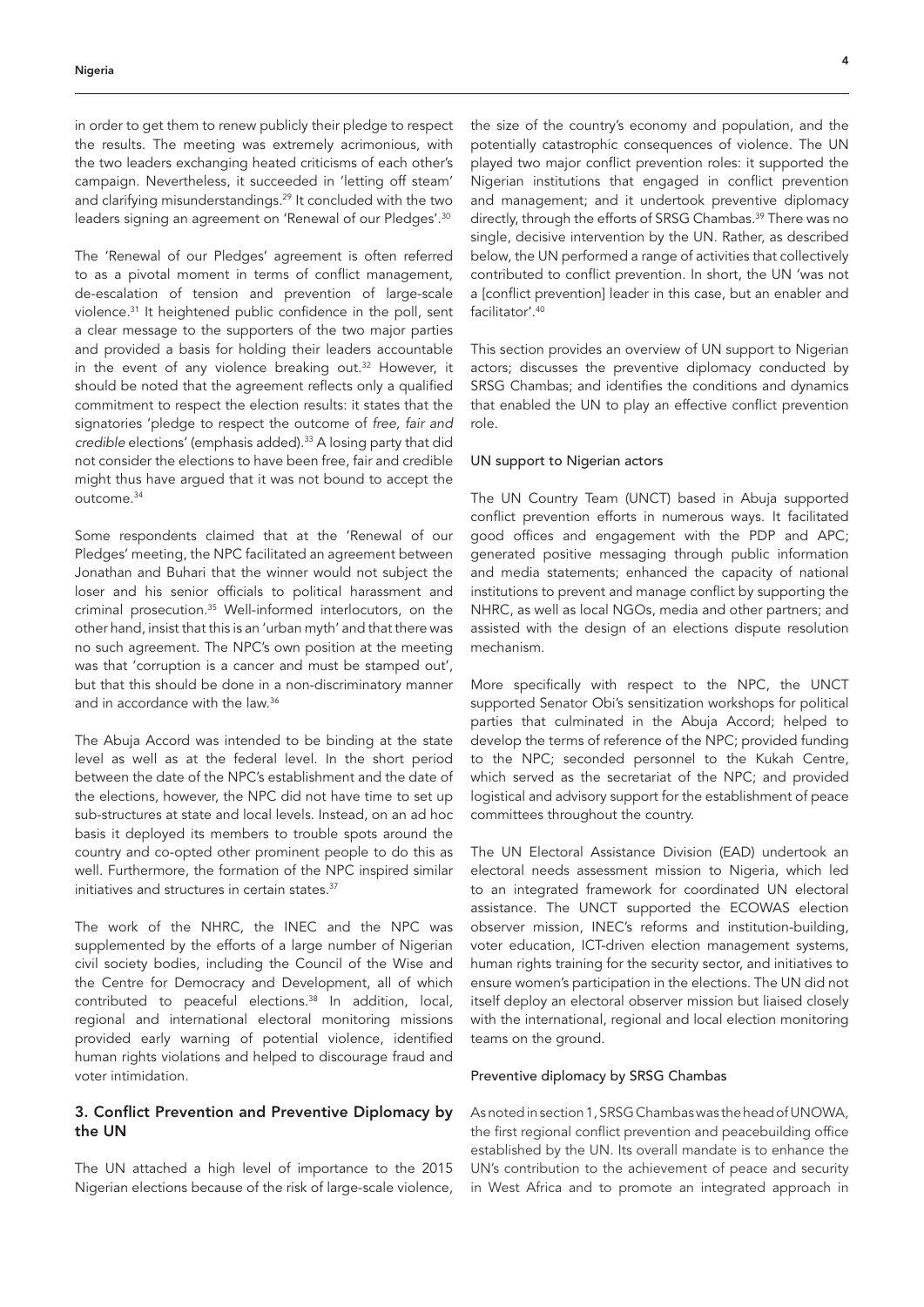addressing issues that impact on regional stability. This includes monitoring political developments, engaging in preventive diplomacy, good offices and mediation, and assisting regional institutions and states to enhance their respective capacities in these fields.41

Given the risk of large-scale violence in Nigeria and the potential impact of a major crisis around the elections, the UN Secretary-General appointed Dr. Chambas as his High Level Representative to Nigeria. Chambas visited the country over fifteen times between October 2014 and April 2015, and UNOWA deployed five political affairs officers to Nigeria. Chambas' interventions took the form of advocacy, facilitation and good offices rather than mediation. He targeted, in particular, the leaders of the APC and the PDP, as well as the security chiefs; he supported the conflict prevention and management efforts of the NPC; and he undertook good offices at the state level in a number of hotspots.

According to UN officials, Chambas made a number of significant contributions to conflict management and prevention: he helped to choreograph the way forward at moments when the situation seemed to be heading for disaster (discussed below); defused tension in relation to both the presidential contest and a number of gubernatorial elections at the state level; played an instrumental role, together with the UN Resident Coordinator, in establishing the NPC; reinforced the peacemaking efforts of national and local actors; marshaled the regional and international actors on the ground in Nigeria to adopt a common approach; alleviated the crisis caused by the postponement of the elections; and contributed to Jonathan's decision to concede defeat.42

Dr. Chambas' overall approach to conflict prevention in Nigeria was to work discreetly behind the scenes, often in support of the NPC and always in an affirming, non-provocative and non-threatening manner. In essence, this approach entailed 'leading from behind' and projecting the UN as 'a friend in an hour of need'.<sup>43</sup>

In his approach to conflict management, Chambas believes that it is generally best to avoid playing up a crisis. It is preferable to downplay the crisis, accentuate the positive, affirm the country's leaders and 'warn gently of troubling' developments'. This was the strategy Chambas followed in Nigeria. He preferred the 'soft pressure' of discreet highlevel engagement to the tougher option of admonishing Nigerians and issuing warnings and threats.44 He advised UN Headquarters not to push too hard and publicly on human rights concerns, convinced that this would antagonize the Nigerian leadership, prejudice the UN's conflict prevention efforts and do nothing to enhance respect for human rights.<sup>45</sup> This did not exclude a focus on human rights, however. The UN collaborated with the Nigerian Human Rights Commission and was involved in human rights training for the security forces.

When Chambas engaged with the political and security elites, he appealed to their collective sense of pride in Nigeria's status as a leading African nation. This status is based predominantly though not exclusively on the country's decades-long involvement in the promotion of peace and stability, both in West Africa and on the continent as a whole. Chambas highlighted Nigeria's membership of the UN Security Council at the time of the 2015 elections, which affirmed its importance as a leading African nation. Consequently, Nigerians had a responsibility to set a positive precedent and lead by example in these elections. Chambas pointed out that Nigeria's prominent role in regional peacemaking would lack credibility if it could not keep its own house in order.<sup>46</sup>

When talking to the security chiefs after rumors of a potential coup surfaced, Chambas insisted that any unconstitutional acts, even if they were intended to prevent chaos, would in fact have the effect of plunging the country into chaos, which no institution would be able to contain. The days of African coups were long over and a coup in Nigeria would never be accepted by the AU and ECOWAS.47

When the electoral commission postponed the elections by six weeks, Chambas and others found it necessary to address the ensuing agitation in Buhari's camp. Chambas encouraged the APC to see the postponement as well intentioned, whether or not it was well advised, and as constituting not a threat but rather an opportunity for further campaigning.<sup>48</sup>

At the critical moment before the election results were announced, Chambas requested the NPC, as well as the African heads of state and former heads of state who were present in the country to observe the elections, to urge the loser of the presidential contest to accept the outcome, encourage the winner to adopt a conciliatory stance, and remind both parties that Nigeria had a long history of respecting its former heads of state.

SRSG Chambas liaised with key international partners on the ground in Nigeria, including states serving on the UN Security Council; regional and sub-regional organizations (i.e. ECOWAS, the AU, the Commonwealth and the EU); neighboring countries; former African heads of state; and other stakeholders.49 Dr. Chambas' aims in these discussions were to ensure 'consistent messaging to the Nigerian politicians' and generate gentle but firm pressure from a united international community'.50 The UNCT supported his efforts by arranging regular joint meetings with observation missions, and DPA liaised with the relevant Permanent Missions in New York. These efforts collectively helped to ensure that the international community 'spoke with one voice'.51

At the key junctures referred to above (i.e. rumors of a coup; postponement of the elections; and imminent announcement of the results), Chambas called on on key stakeholders to make phone calls to Jonathan and Buhari, advocating restraint, calm and non-violence. These calls were also intended to reinforce the sense of Nigeria's prestige in Africa and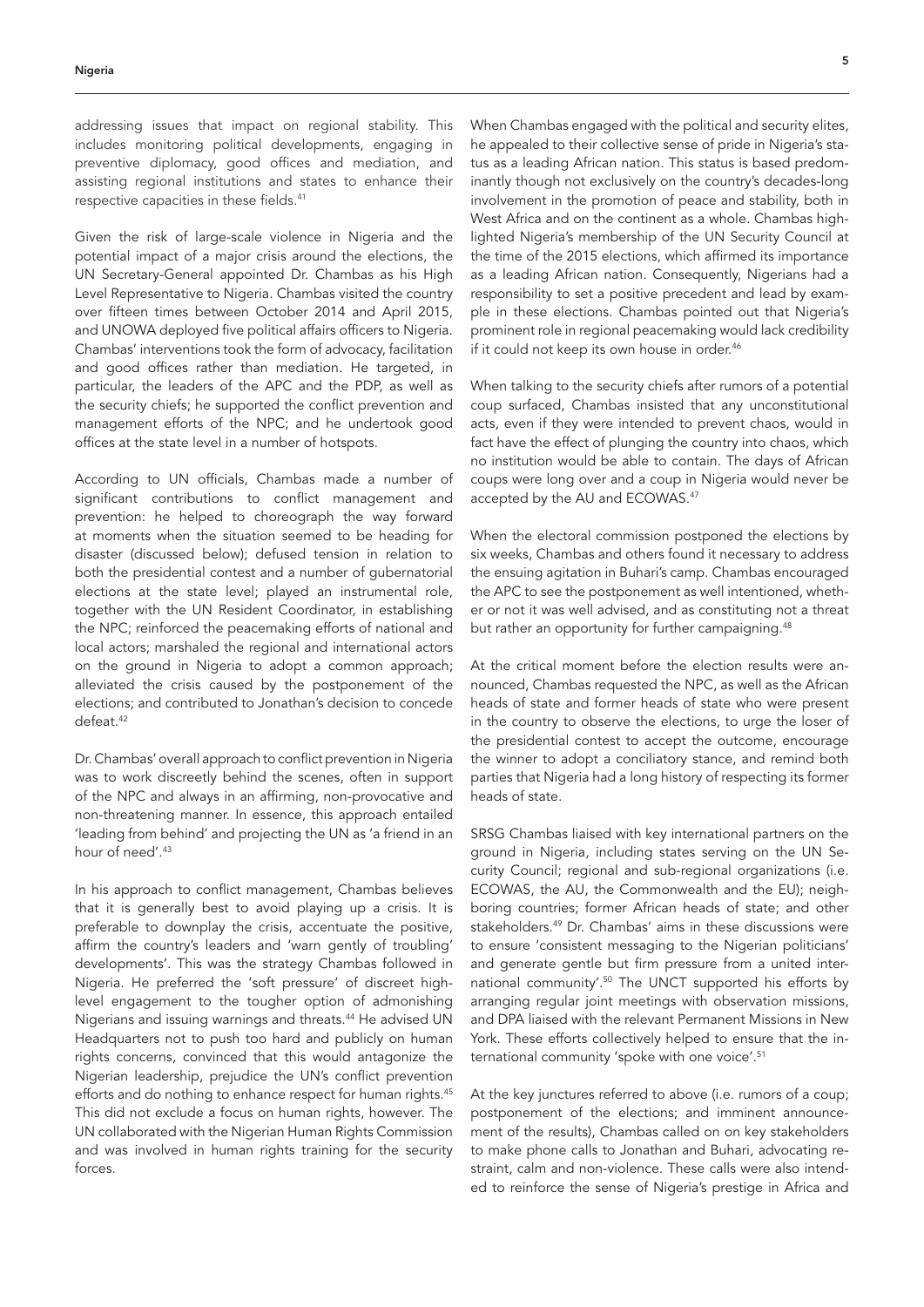#### beyond.<sup>52</sup>

# Critical success factors

The conditions and dynamics that enabled the UN to play an effective conflict prevention role are presented below.

#### *Conflict prevention by Nigerian actors*

The UN's conflict prevention efforts took place in a context where numerous Nigerian organizations were engaged in conflict prevention and management. As described in section 3, these organizations included national, state and local level bodies, some of which were official and others non-official, working in different but complimentary ways to ensure free, fair and non-violent elections.<sup>53</sup> This meant that the prevention role of the UN and other international actors was less onerous than it might otherwise have been. The UN could 'add value' and it 'did not have to do all the heavy lifting'.<sup>54</sup> It was part of a broad stream of prevention endeavors and could support local initiatives rather than having to 'go-italone' or 'swim against the tide'.55

# *Acceptability of preventive diplomacy by the UN*

Nigeria's acceptance of a preventive diplomacy role by the UN was not a foregone conclusion. In situations of crisis, African leaders often resist interventions by UN envoys as 'external interference in domestic affairs'. The resistance is heightened by apprehension that the interventions are a prelude to unwelcome attention and pressure from the UN Security Council. In the case of the Nigerian elections, the UN's entry and acceptability were made possible by the organization's prior and ongoing involvement in addressing the humanitarian impact of the Boko Haram crisis.<sup>56</sup> This involvement had greatly enhanced the UN's legitimacy in the country.<sup>57</sup>

The acceptability of preventive diplomacy by the UN was also due to the fact that the organization pursued a relatively low-key approach to the elections: it refrained from public criticism of the government and political parties regarding electoral concerns; avoided approaching the elections 'with guns blazing on human rights'; and instead, as noted above, worked quietly behind the scenes.<sup>58</sup>

The after-action report prepared by UN DPA suggests a different perspective. It observes that Nigeria's presence on the UN Security Council at the time of the elections 'greatly diminished the UN's capacity for effective conflict prevention' because it was difficult to table the subject of Nigeria on the Council's agenda.59 The report does not explain why or how the absence of a Council discussion on Nigeria diminished the UN's conflict prevention capacity. By contrast, a number of UN officials interviewed for the current paper felt strongly that attention from the Security Council would have been unhelpful – in all likelihood, it would have generated resistance from the Nigerian government to the UN's prevention efforts.<sup>60</sup> The UN had initially planned to deploy a Human

Rights Upfront 'light team', comprising political and human rights officers, to Nigeria. The deployment did not take place, however, because the Nigerian authorities did not approve it.<sup>61</sup>

#### *Acceptability of the UN SRSG*

Dr. Chambas was well placed to play a preventive diplomacy role in Nigeria. He had previously served as the deputy foreign secretary of Ghana, as Executive Secretary of the ECOW-AS Secretariat based in Abuja and, when the regional body was transformed, as President of the ECOWAS Commission. In the course of this experience, he developed an extensive network of close relationships with Nigerian political leaders across the spectrum, as well as with security chiefs and civil society leaders. He had a deep understanding of Nigerian politics and of how Nigerians viewed themselves. He enjoyed a high level of trust, so much so that he was regarded by Nigerians as 'one of us'.62 This understanding and trust gave Chambas access to the most senior politicians and security officials at short notice and enabled him to speak frankly and critically, without being perceived as intrusive and interfering in domestic affairs.

Several UN officials asserted that a key lesson to be drawn from the Nigerian experience is that the effectiveness of UN preventive diplomacy and good offices depends to a great extent on the political and personal suitability and acceptance of the UN envoy. The confidence in Chambas across the political spectrum in Nigeria was essential and was due primarily to respect for the individual and not simply respect for his UN status.<sup>63</sup>

#### *International alignment*

In situations of crisis or potential crisis in African countries, there is frequently tension between the UN, the AU and the relevant sub-regional body regarding the objectives, strategies, norms and leadership of external peace interventions.<sup>64</sup> Whereas a lack of international alignment on these matters contributed to the failure of preventive diplomacy in the recent cases of Burundi, the Central African Republic and South Sudan, this did not occur in the case of the Nigerian elections.<sup>65</sup> The positions of the UN, the AU and ECOWAS were aligned in favour of free, fair and non-violent elections, without a preference for or against any political party. Moreover, there was willingness amongst regional actors to grant the UN the lead role in the process.<sup>66</sup> AU and ECOWAS respect for SRSG Chambas contributed to this willingness.

More broadly, the positions of the major powers were aligned to those of the UN and the African organizations. This created a compelling sense of collective international pressure in favor of free, fair and peaceful elections; prevented mixed messages and in-fighting among external actors; and avoided the possibility that Nigerian political parties could exploit divisions within the international community.

UN officials also highlight as an important factor the absence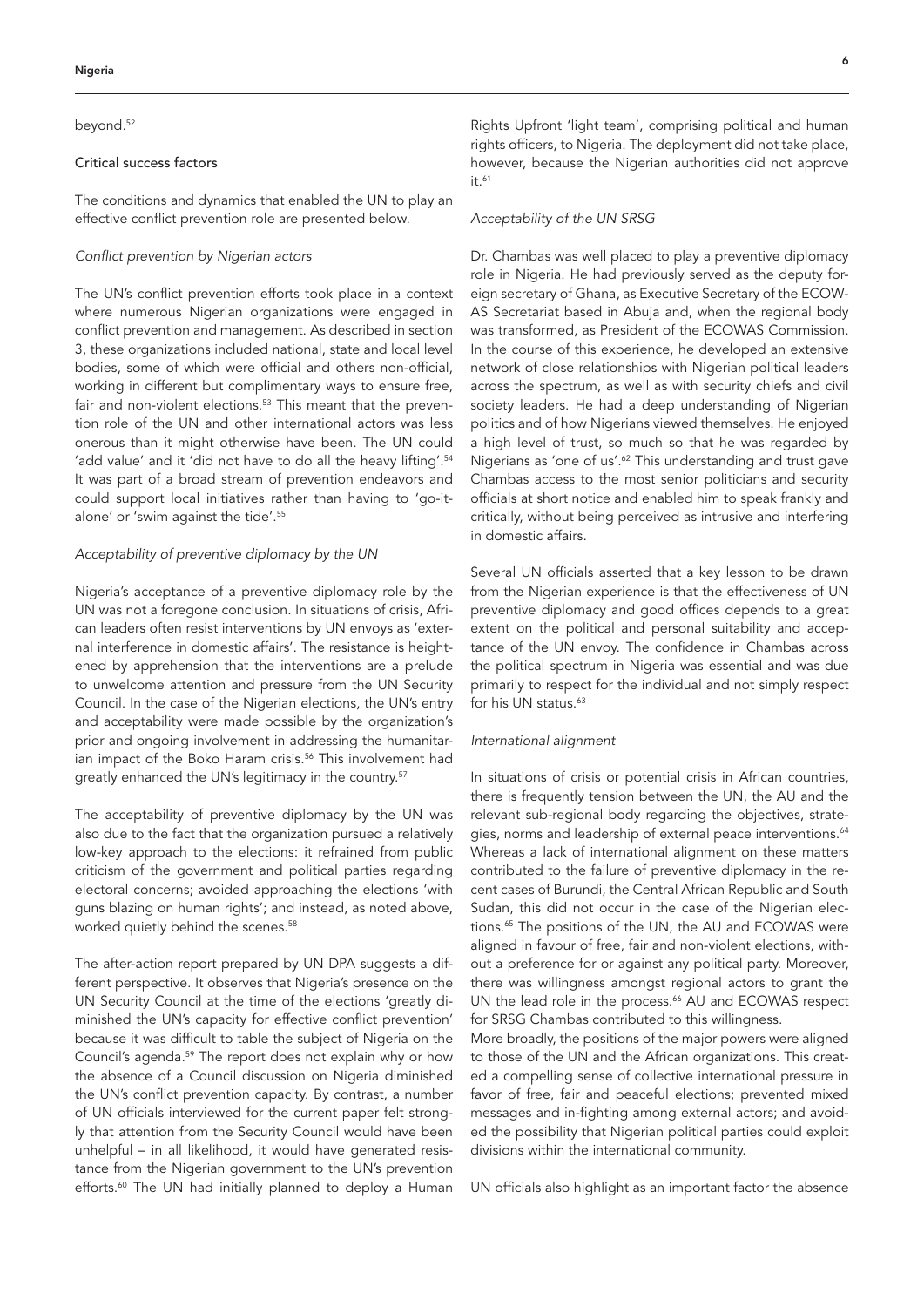of interference by Nigeria's neighbors. Unlike the situations in Burundi, Central African Republic and South Sudan, where neighboring states pursued their own interests to the detriment of unified multilateral peacemaking and preventive diplomacy, none of Nigeria's neighbors tried to influence the 2015 elections in a parochial or partisan manner.<sup>67</sup>

#### *Internal UN co-ordination*

The UN's engagement with the Nigerian elections was characterized by good coordination and collaboration at different levels: within UNHQ; between UNHQ and the field; between DPA's conflict prevention efforts and electoral support; between UNOWA / DPA and UNCT / UNDP; and between SRSG Chambas and the UN Resident Coordinator in Nigeria.68 The collaboration between UNOWA and the UNCT capitalized on the respective strengths, orientations and methods of these UN entities, creating synergies for technical and political conflict prevention activities and, in particular, for supporting the NPC. It also proved useful to have a high-level UN official, in the person of Assistant Secretary-General Parfait Onanga-Anyanga, co-ordinating the UN Headquarters response to the regional impact of the Boko Haram crisis. This entailed preparing common messaging, ensuring high-level attention in the organization and developing a UN system-wide approach (which included the secondment of staff from the EAD, the UN Office for the Coordination of Humanitarian Affairs and the Office of the UN High Commissioner for Human Rights).69

# 4. Sustaining Preventive Diplomacy

Both the Nigerians and the non-Nigerians interviewed for this paper believe that the relatively successful elections of 2015 would not necessarily serve as a precedent for the next elections, scheduled for 2019. On the contrary, the respondents were concerned that the risk of violence and major crisis remained high. This concern was based on the disproportionate political and economic benefits derived from winning elections, the commensurate 'do-or-die' nature of elections in Nigeria, and the severe inter- and intra-regional fault lines and sub-national crises (c/f section 2).

It is widely believed that large-scale might have broken out had the APC lost the election.<sup>70</sup> The APC warned repeatedly of 'trouble in the streets should chicanery deny their side its victory', and there was talk of Buhari forming a parallel government if the elections results were unfavorable.71 In all likelihood, neither the NPC nor the UN would have been able to contain a violent crisis.72

Consequently, there is a need not only for long-term structural efforts to address governance, development, socio-economic equality, and ethnic and religious divisions in Nigeria. There is also a need to ensure that election-related conflict prevention mechanisms are viable, sufficiently resourced and effective. This perspective is reinforced by the observation that election campaigning in Nigeria begins, albeit indirectly,

as much as two years before the actual contest takes place.<sup>73</sup> Since adequate structural conflict prevention is not likely to be achieved in the foreseeable future, operational conflict prevention remains a priority and must be sustained.74 The Nigerian case thus highlights the need to view peace sustainability in terms of *continuous and institutionalized operational prevention*. 75

With assistance from the UN, the NPC seems to be heading in the direction of institutionalized prevention. The committee was set up to manage conflict and prevent violence specifically in relation to the 2015 elections. After the elections, the committee was effectively disbanded. In August 2015, however, SRSG Chambas encouraged the NPC Secretariat to transform the committee into a statutory National Peace Council that would undertake prevention activities on an ongoing basis. The Secretariat then met with the leaders of political parties, civil society and the National Assembly, all of whom were enthusiastic about turning the committee into a statutory body. With help from UNDP, draft legislation has been prepared and tabled. It appears to be stalled, though, and will probably not be ready in time for the next elections.<sup>76</sup>

The NPC Secretariat recognizes that there are dilemmas associated with the NPC becoming a statutory body. This move would presumably ensure sufficient funding for the committee. This is a crucial matter because the NPC was not adequately financed during the 2015 elections, and reliance on foreign funding raises concerns about dependency and external interference. Transforming the NPC into a statutory body also has the benefit that the committee will have formal authority and be properly institutionalized throughout the country at state and sub-state levels. On the other hand, government funding is potentially problematic because the government is hardly non-partisan during elections.<sup>77</sup> Becoming a statutory body may compromise the NPC's independence and, as important, undermine public perceptions of its independence, rendering it less effective. At the time of writing, these dilemmas had yet to be resolved.

While the legislation is still pending, the NPC has begun the process of repositioning itself and revitalizing its membership. It recognizes that the critical problems related to conflict and violence are structural. The NPC itself cannot solve these problems but it can serve as a platform for advocacy and dialogue on the structural issues.<sup>78</sup>

Since the 2015 elections, the NPC has worked behind the scenes to help douse tension in the volatile Rivers State, enabling the INEC to conduct the elections that had been postponed to December 2016. Since January 2017 the NPC has also focused on containing and resolving the ethno-religious conflict in Kaduna State, which over the past year has claimed over a thousand lives and displaced many more.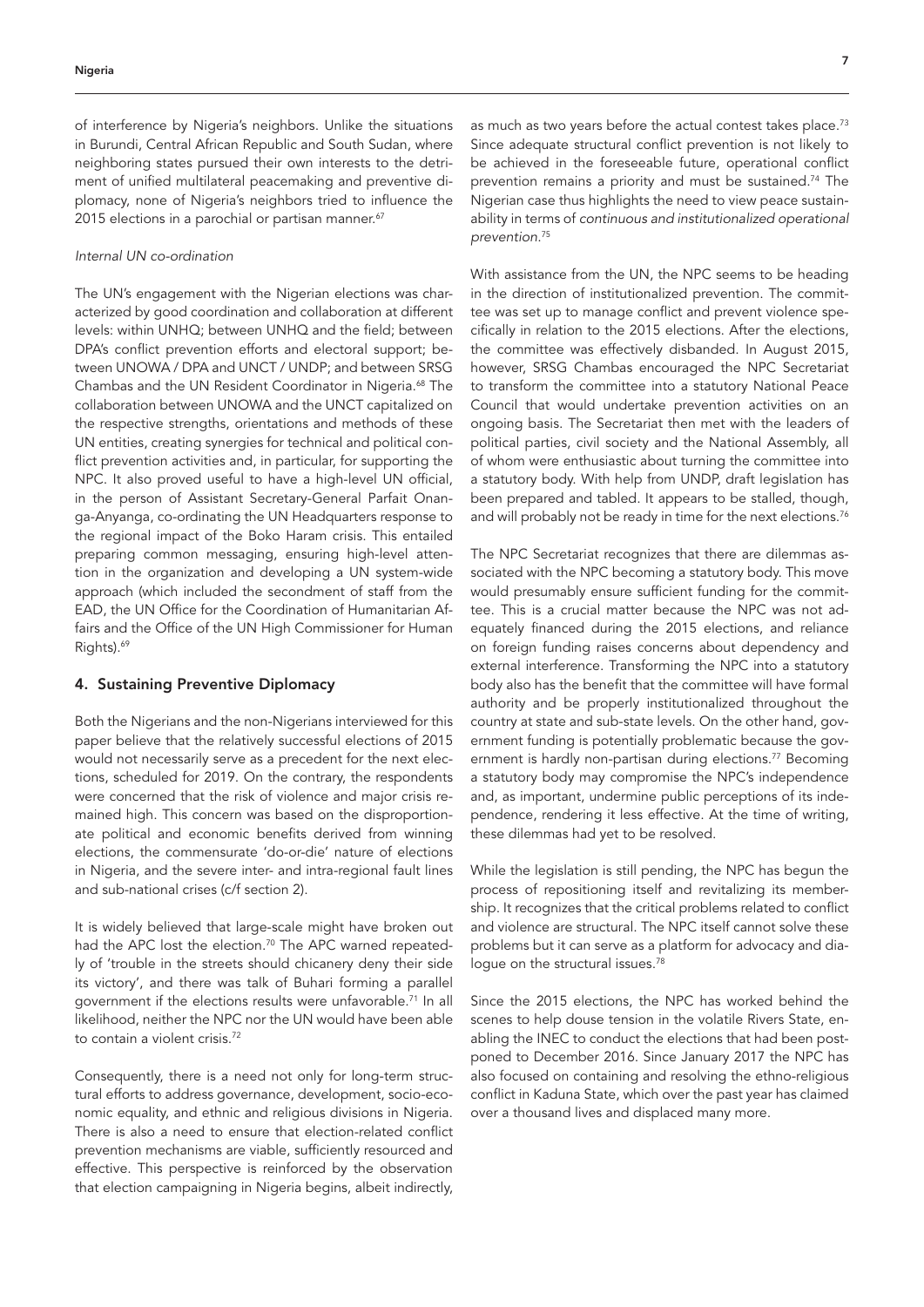# 5. Difficulty of Determining the Impact of Preventive **Diplomacy**

The Nigerian case highlights the difficulty of determining the impact of UN preventive diplomacy in cases where many domestic and international actors have engaged in a variety of conflict prevention activities.<sup>79</sup> If the outcome had been negative in the sense that large-scale violence had erupted, we could readily conclude that none of the prevention activities was successful. But if the outcome was positive in the sense that the expected violence did not arise, it may be unclear whether the success was due to the cumulative effect of all the prevention activities, to some of them in particular, or to none of them in any decisive way because the relevant domestic actors decided largely of their own accord to refrain from violence.

In the Nigerian case, the difficulty is compounded by the large number of high profile international interventions, in addition to the work of Nigerian groups. The African and non-African leaders who called publicly or privately for peaceful elections included former President Thabo Mbeki, former President John Kufuor, President Barack Obama, Vice President Joe Biden, US Secretary of State John Kerry, Prime Minister David Cameron, UN Secretary-General Ban Ki Moon, former UN Secretary-General Kofi Annan and senior officials from the AU, ECOWAS and the EU.<sup>80</sup>

The difficulty of determining the impact of specific preventive diplomacy initiatives is further heightened by a natural inclination on the part of conflict prevention actors to emphasize, if not overstate, their own contributions to positive developments.81 Institutional and personal interests are well served thereby. The converse applies to domestic decision-makers, who, as a matter of personal pride and national sovereignty, may be reluctant to attribute the prevention of violence to external interventions.

These dynamics were strongly evident in the interviews conducted for this paper. Some UN interlocutors give credit to SRSG Chambas for contributing to President Jonathan's decision to accept promptly the election results.<sup>82</sup> However, Jonathan himself and his senior advisers attribute the decision solely to Jonathan's determination to place the country's interests above his own, insisting that this was a reflection of his integrity and political temperament. <sup>83</sup> On many occasions during the campaign Jonathan had stated publicly that 'nobody's ambition is worth the blood of any Nigerian'.<sup>84</sup> When the election result became known, he honored that commitment despite the fact that many of his senior political and military advisers were urging him to reject the outcome.<sup>85</sup> It should be stressed that this positive perspective of Jonathan's decision does not emanate only from his own camp. It is shared by members of the NPC secretariat, who maintain that Jonathan stepped down because he is a 'political gentleman, so all credit to him'.<sup>86</sup> Dr. Chambas himself adds that he did not doubt Jonathan's sincerity.<sup>87</sup>

Jonathan and his senior advisors do not believe that the UN played a significant preventive diplomacy role in relation to the leaders of the political parties. They maintain that the UN's most important contribution to conflict prevention was by convening and coordinating a 'steering committee of international actors', which served as a platform for harmonizing the position of the international community.<sup>88</sup>

The difficulty of establishing the impact of external preventive diplomacy interventions can also be illustrated with a non-UN example from the Nigerian elections. Some interlocutors suggested that US pressure on the Nigerian government and political leaders to ensure free and fair elections was an effective strategy.89 The pressure apparently included the threat of smart sanctions, such as a freeze on personal bank accounts in the US, and a visit to Abuja by John Kerry when the elections were postponed. Other interlocutors thought that the US pressure and Kerry's visit were inconsequential.<sup>90</sup> The officials who served in Jonathan's government claimed that Kerry's 'bullying talk' was insulting, unhelpful and motivated by a 'regime change agenda', which 'almost precipitated a crisis'.<sup>91</sup> There is no way of resolving conclusively such differences of opinion.

# 6. Conclusion

The absence of large-scale violence in the Nigerian elections is attributable primarily to Nigerian political leaders and parties, which acted with sufficient restraint. It is also attributable to the INEC for its conduct of free and fair elections; to the NPC and peace structures at local level; and to a host of civil society groups operating at national and state levels. The NPC, in particular, facilitated communication between the two major parties, eased tension between them and constrained their behavior through an electoral code of conduct. The efforts of the Nigerian groups were bolstered by support from, and conflict prevention efforts by, the UN and other international actors. It seems reasonable to conclude that these national and foreign efforts had a *significant collective effect*.

In the light of the above, it is necessary to avoid exaggerating or 'absolutizing' the role of the UN.<sup>92</sup> With regard to conflict prevention, the most important contributions of the UN were to support the establishment, work and revitalization of the NPC; support the INEC; liaise with international actors on the ground in Nigeria in order to ensure consistent messaging and soft pressure; and undertake preventive diplomacy with the leaders of the major parties.

A number of general methodological conclusions can be drawn from this case study regarding the difficulty of determining the impact of preventive diplomacy:

• Reviews of UN preventive diplomacy cannot rely solely on the reflections of UN officials but need to be triangulated with the views of relevant non-UN actors. Most important in this respect are the perspectives of people who have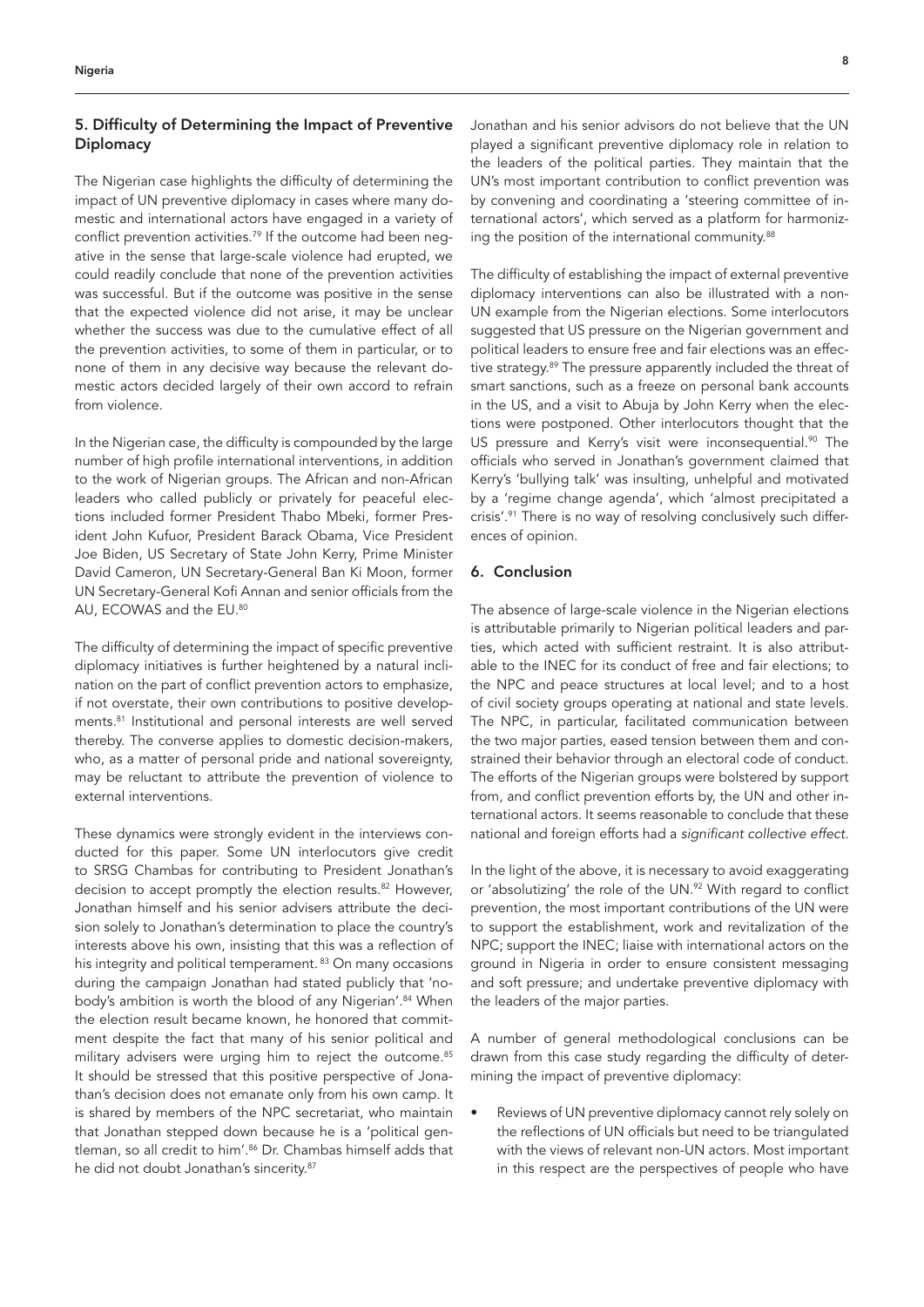credible insight into the decision-making of the conflict parties. The parties' decisions, possibly influenced by UN and other actors, are the 'engine room' of conflict escalation and de-escalation.

- It cannot be assumed that being active is synonymous with being effective and that apparently good preventive diplomacy and other conflict prevention interventions are necessarily the cause of positive outcomes. Ideally, what is required instead is evidence of the impact of those interventions on the conflict parties' decisions. Yet it may not always be possible to prove that the interventions were influential, and the best that can be done is to draw reasonable conclusions from the available evidence.
- In some instances, the most reasonable conclusion may be that a positive outcome is 'over-determined', meaning that it is a consequence of multiple interventions by many actors. In such circumstances, it is still necessary to assess the relative weight of the different interventions. The bottom line, however, is that the primary responsibility for resorting to violence, or refraining from violence, always lies with some or all of the conflict parties.
- The inability to prove a direct causal link between an intervention and an outcome does not mean that the intervention was necessarily ineffectual and should be avoided in the future. Sometimes the positive effect of a particular dynamic in a given case can be inferred by considering cases where that dynamic was absent. For example, the importance of the unified international position on the Nigerian elections can be inferred from cases where there was no such unity and, as a result, the conflict parties were able to take advantage of divisions among international actors.

The Nigerian case highlights the necessity, conceptually and strategically, to transcend the conventional distinction between structural prevention of violent conflict as a longterm endeavor, and operational prevention of violent conflict as a short-term response to an immediate crisis. Where the political space for structural prevention is small or does not exist, and the risk of large-scale violence is consequently ongoing, it is essential to develop appropriate forms of institutionalized mechanisms and systems for continuous operational prevention. The UN can continue to play an important role in stimulating and supporting this endeavor. This perspective applies equally to other cases where the risk of violence is high and adequate structural prevention appears unlikely.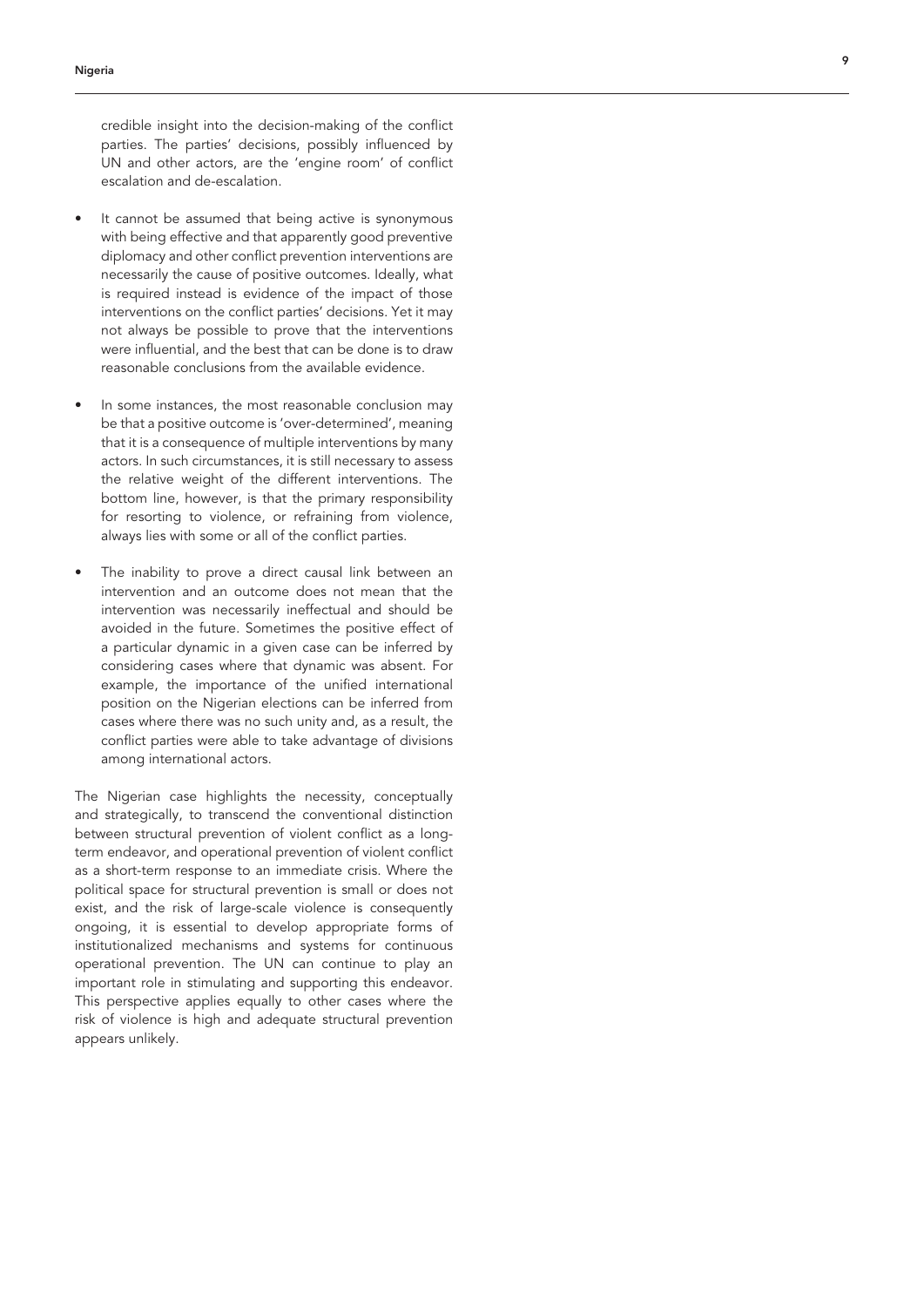# People Interviewed for This Paper

Dr. Goodluck Jonathan, former President of Nigeria

Amb. Godknows Iboli, former Chief of Staff of President Jonathan's office

Mr. Hassan Tukur, Principal Private Secretary to former President Jonathan

Dr. Mohammed Ibn Chambas, Special Representative of the UN Secretary-General and Head of the UN Office for West Africa (UNOWA)

Mr Ahmed Rufa'i Abubakar, Senior Special Assistant to the President (Foreign Affairs/ International Relations), and previously Director, Political Affairs, UNOWA

Dr. Babatunde Afolabi, Consultant, Centre for Humanitarian Dialogue, Abuja

Mr Kehinde Bolaji, Team Leader, Governance, UN Development Program, Abuja

Dr. Arthur-Martins Aginam, Executive Director, Kukah Centre (which served as the Secretariat of the National Peace Committee during the 2015 elections)

Dr. Abdel-Fatau Musah, Director, Africa II, UN Department of Political Affairs

Ms. Cherrie-Anne Vincent, West Africa Team Leader, Africa II Division, UN Department of Political Affairs

Mr. Amadou Sow, desk officer for Nigeria, Africa II Division, UN Department of Political Affairs.

Mr. Pascal Holliger, Political Advisor, Embassy of Switzerland to Nigeria, Chad and Niger, Abuja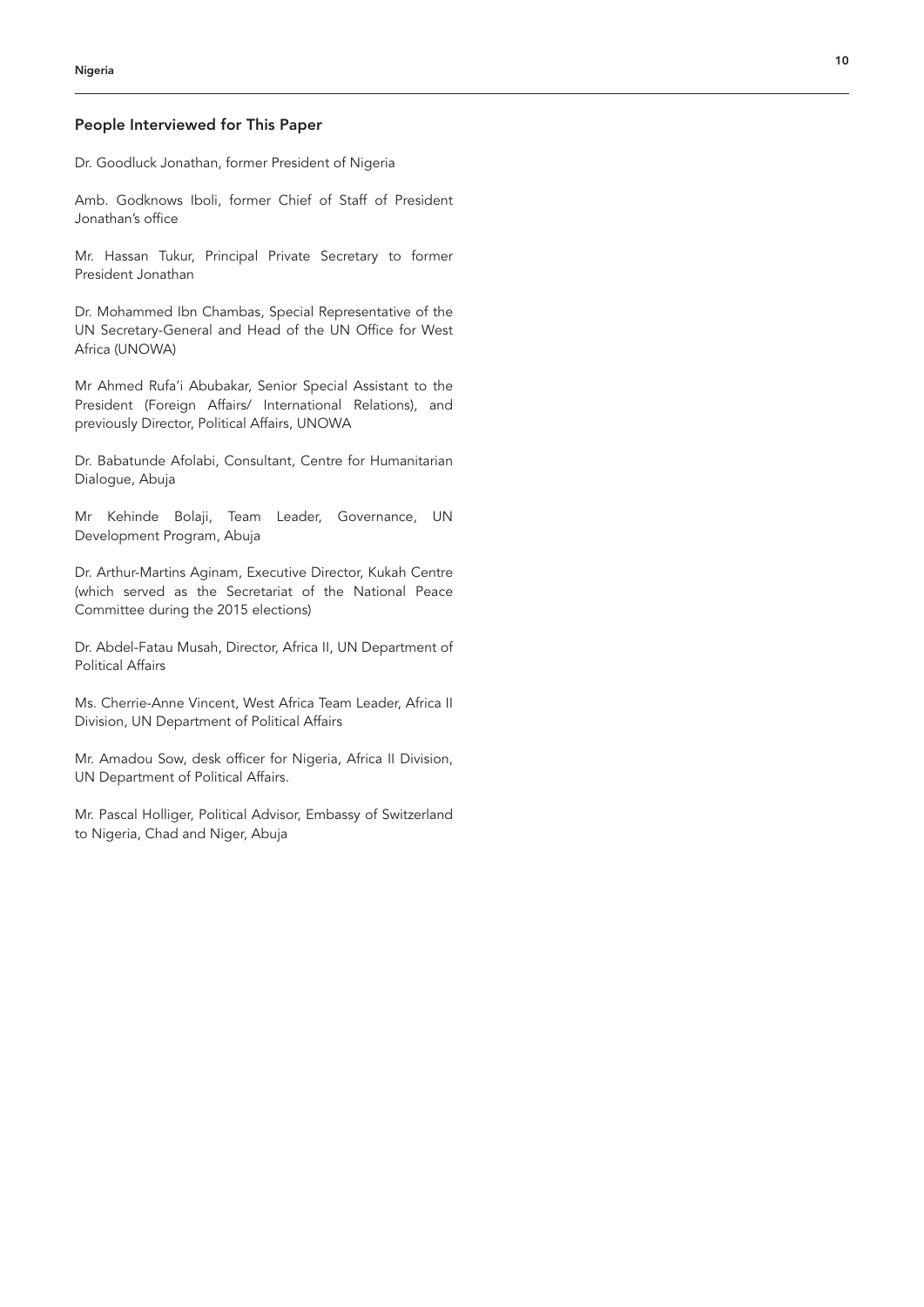# Endnotes

Cover Image: SRSG Chambas and Bathily Meet. UNOWA.

- 1 European Union Election Observation Mission, 2015, 'Final Report, Federal Republic of Nigeria', July, pg. 5.
- 2 For example, Peter Lewis and Darren Kew, 2015, 'Nigeria's Hopeful Election', Journal of Democracy Vol. 26, No. 3: 94-109; Olly Owen and Zainab Usman, 'Briefing: Why Goodluck Jonathan Lost the Nigerian Presidential Election of 2015', African Affairs Vol. 114, No. 456, pp. 455-471.
- 3 In addition to winning the presidency, the main opposition party took control of both houses of the National Assembly, as well as state legislatures and governorships in twenty-one states.
- 4 Lewis and Kew, 'Nigeria's Hopeful Election'.
- 5 This is a widely held view, shared by the UN officials interviewed for this case study. See Babatunde Afolabi and Sabina Avasiloae, 2015, 'Post-Election Assessment of Conflict Prevention and Resolution Mechanisms in Nigeria', Centre for Humanitarian Dialogue, Geneva, pg. 8.
- 6 See, for example, the case studies on UN preventive diplomacy in Malawi and Yemen, prepared for this research project.
- 7 For example, Nkwachukwu Orji, 2014, 'Nigeria's 2015 Election in Perspective', Africa Spectrum Vol. 49, No. 3, pp. 121- 133; International Crisis Group, 2014, 'Nigeria's Dangerous 2015 Elections: Limiting the Violence', Africa Report No. 220, November; J. Shola Omotola and Charles Nyuykonge, 2015, 'Nigeria's 2015 General Elections: Challenges and Opportunities', Policy & Practice Brief No. 33, ACCORD, March.
- 8 Cited in Orji, 'Nigeria's 2015 Election in Perspective', pg. 124.
- 9 Human Rights Watch, 2011, 'Nigeria: Post-Election Violence Killed 800', 16 May.
- 10 International Crisis Group, 'Nigeria's Dangerous 2015 Elections', pg. ii.
- 11 For example, International Crisis Group, 2015, 'Managing Nigeria's Election Tensions', Africa Commentary, 24 March.
- 12 Quoted in Omotola and Nyuykonge, 'Nigeria's 2015 General Elections', pg. 3.
- 13 International Crisis Group, 'Managing Nigeria's Election Tensions'.
- 14 'Nigeria Braces for More Boko Haram Attacks in Election Buildup', Daily Mail.com, 2 February 2015.
- 15 By August 2014 the Boko Haram insurgency had created approximately 650 000 internally displaced persons and many more refugees in neighboring countries (cited in Omotola and Nyuykonge, 'Nigeria's 2015 General Elections', pg. 3).
- 16 Afolabi and Avasiloae, 'Post-Election Assessment of Conflict Prevention and Resolution Mechanisms in Nigeria', pg. 10.
- 17 International Crisis Group, 2015, 'Nigeria's Elections: A Perilous Postponement', Africa Commentary, 12 February.
- 18 Ibid.
- 19 For example, European Union Election Observation Mission, 'Final Report'.
- 20 Interviews, Abuja, December 2017; Owen and Usman, 'Briefing: Why Goodluck Jonathan Lost', pp. 464-5; Lewis and Kew, 'Nigeria's Hopeful Election', pg. 104.
- 21 The NPC received support from many actors, including UNDP, DFID, HD Centre, the Swiss and Australian missions in Abuja, the Office of the Special Adviser to the President on Inter-Party Affairs, and the Kofi Annan Foundation.
- 22 'Abuja Accord on the Prevention of Violence and Acceptance of Election Results by Presidential Candidates and Chairpersons of Political Parties Contesting the 2015 General Elections', 14 January 2015.
- 23 'Text of the Press Conference by Bishop Kukah Announcing the Inauguration of the National Peace Committee (January 28th 2015)', press release.
- 24 Afolabi and Avasiloae, 'Post-Election Assessment of Conflict Prevention and Resolution Mechanisms in Nigeria', pp. 10- 16.
- 25 Ibid, pg. 11.
- 26 Ibid.
- 27 Ibid.
- 28 Interview, Abuja, December 2017.
- 29 Ibid.
- 30 'Renewal of Our Pledges to Peaceful Elections, Joint Statement Issued by His Excellency, President Goodluck Ebele Jonathan, GCFR, and Major General Muhammad Buhari, GCFR, on Thursday, 26 March, 2015, ahead of the 2015 Presidential Elections', press release.
- 31 Interviews, Abuja, December 2017.
- 32 Afolabi and Avasiloae, 'Post-Election Assessment of Conflict Prevention and Resolution Mechanisms in Nigeria', pp. 14- 15.
- 33 'Renewal of Our Pledges to Peaceful Elections'.
- 34 This interpretation was raised with the author by a participant in the 'Renewal of Our Pledges' process (interview, Abuja, December).
- 35 Interview, Abuja, December 2017.
- 36 Ibid.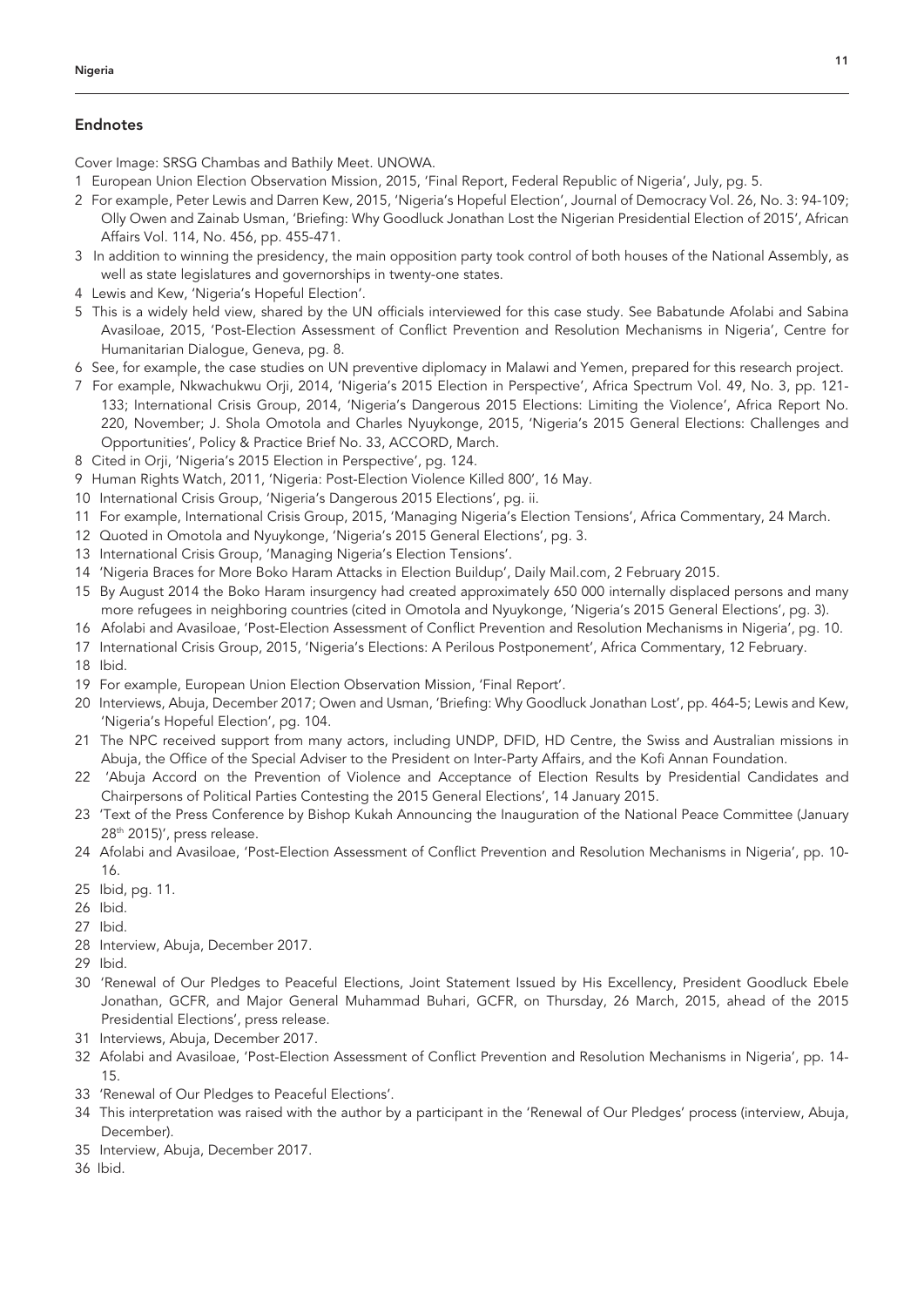#### Nigeria

- See Afolabi and Avasiloae, 'Post-Election Assessment of Conflict Prevention and Resolution Mechanisms in Nigeria'.
- Ibid, pp. 11-13.
- This section is based on the author's interviews in New York and Abuja, and on UN Department of Political Affairs, 2015, 'UN Engagement in Support of Peaceful Elections in Nigeria: After Action Review', December.
- Interview, UN official, December 2017.
- For more information, see the UNOWA website at https://unowa.unmissions.org/mandate.
- Interviews with UN officials; UN Department of Political Affairs, 'UN Engagement in Support of Peaceful Elections in Nigeria'.
- Interview with Dr. Chambas, Abuja, December 2017.
- Ibid.
- Interview with UN official, New York, November 2017.
- Interview with Dr. Chambas, Abuja, December 2017.
- Ibid.
- Ibid.
- UN Department of Political Affairs, 'UN Engagement in Support of Peaceful Elections in Nigeria', pg. 9.
- Interview with Dr. Chambas, Abuja, December 2017.
- Interviews with UN officials, November and December 2017.
- Ibid.
- Afolabi and Avasiloae, 'Post-Election Assessment of Conflict Prevention and Resolution Mechanisms in Nigeria'.
- Interviews with UN officials.
- Ibid.
- Ibid.
- Interviews, Abuja, December 2017.
- Interviews with UN officials, November and December 2017.
- UN Department of Political Affairs, 'UN Engagement in Support of Peaceful Elections in Nigeria', pg. 6.
- Interviews with UN officials, November and December 2017.
- UN Department of Political Affairs, 'UN Engagement in Support of Peaceful Elections in Nigeria', pg. 12.
- Interviews with UN officials, November and December 2017.
- Ibid.
- Laurie Nathan, 2017, 'How to Manage Interorganizational Disputes over Mediation in Africa', Global Governance Vol. 23, No. 2, pp. 151–162.
- Interview with UN official.
- Ibid.
- Interview with UN official.
- UN Department of Political Affairs, 'UN Engagement in Support of Peaceful Elections in Nigeria'.
- Ibid.
- Interviews, Abuja, December 2017. See also UN Department of Political Affairs, 'UN Engagement in Support of Peaceful Elections in Nigeria', pg. 2, ft. 4.
- Lewis and Kew, 'Nigeria's Hopeful Election', pg. 102.
- Interviews, Abuja, December 2017.
- Ibid.
- On the UN's distinction between operational conflict prevention, which entails measures taken in the midst of an immediate crisis, and structural conflict prevention, which entails long-term efforts to address the root causes of violent conflict, see UN Security Council, 'Can the Security Council Prevent Conflict?', Research Report No. 1, 2017.
- On peace sustainability, see United Nations, 'Peacebuilding and Sustaining Peace: Report of the Secretary-General', UN doc. A/72/707-S/2018/43, 2018.
- Interview, Abuja, December 2017.
- Ibid.
- Ibid.
- These cases can be distinguished from those where preventive diplomacy was undertaken primarily by a single or 'most prominent' actor through a distinct intervention or set of interventions. See the case studies on UN preventive diplomacy in Malawi and Yemen, prepared for this research project.
- Afolabi and Avasiloae, 'Post-Election Assessment of Conflict Prevention and Resolution Mechanisms in Nigeria', pg. 13.
- For example, among the people interviewed for this paper there was a difference of opinion on whether the NPC had its origins in initiatives supported by UNDP or in other initiatives supported by the Swiss government and HD Centre. Yet another perspective was that President Jonathan was indirectly responsible for the establishment of the NPC because the committee emerged from an initiative taken by Senator Ben Obi, Special Adviser to the President on Inter-Party Affairs.